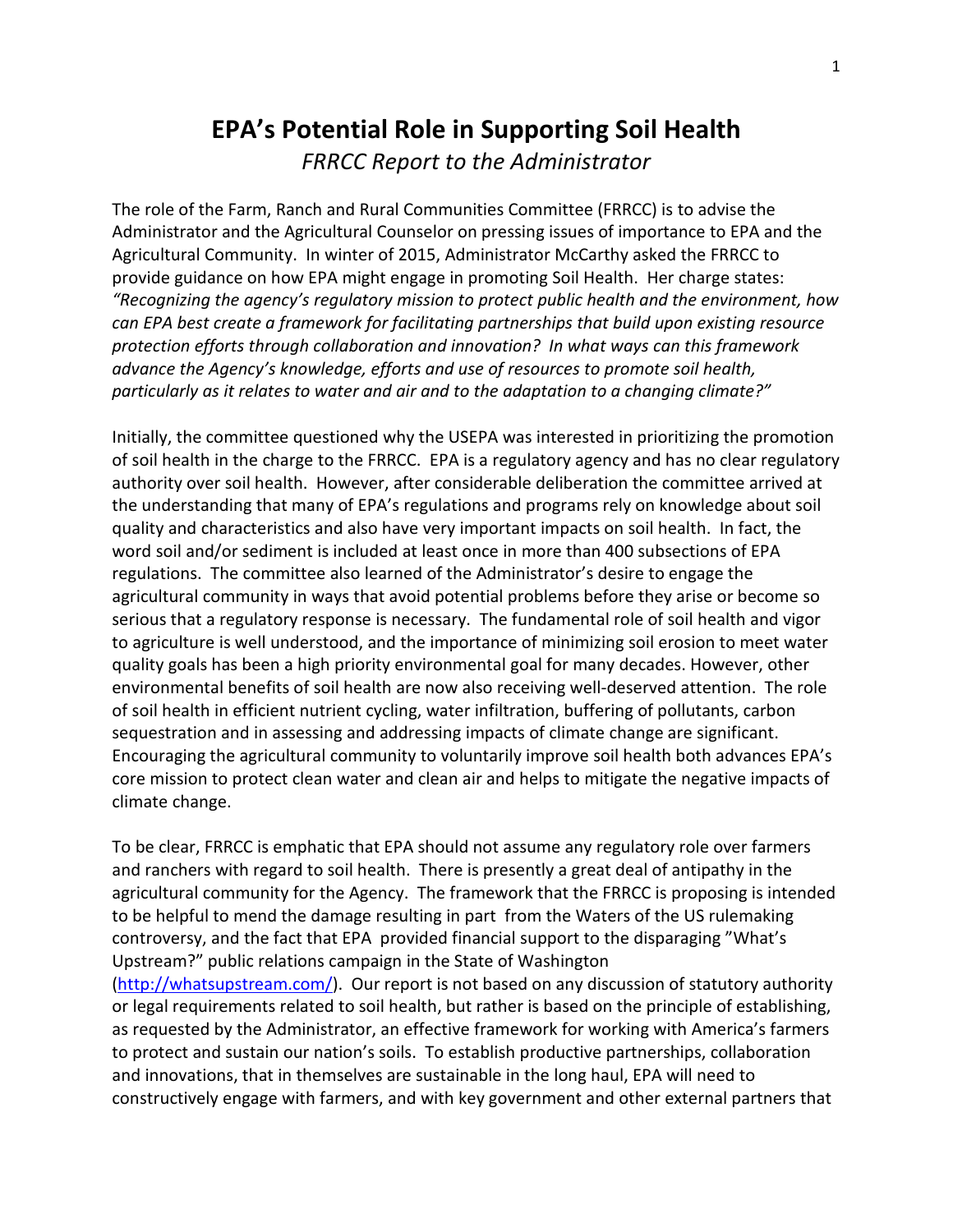collaborate with America's farmers. Farmers are concerned about the extension of regulatory authority, so it is important for the Agency to dispel perceptions of a regulatory intention as it provides key information important for soil health to the agricultural community and those working with them. It would be helpful for EPA, while not diminishing its interest, to acknowledge that the primary role in improving soil health resides within the US Department of Agriculture (USDA). A high level memorandum of understanding between government agencies to clarify roles and align resources will provide a positive and reassuring message to the nation's farmers. The current White House Call to Acton to protect America's Soils by the Office of Science and Technology policy could be an appropriate venue to develop and implement a long term strategy on soil health.

The FRRCC urges USEPA to seize the opportunity to use the dialogue regarding soils as a means to foster a more balanced engagement with agriculture that can be used as a template for future activities. EPA can help the agricultural community better understand the role its regulations, programs and educational initiatives have on soil and soil health. A transformation in how EPA relates to and engages with agriculture can change the dialogue for the better, leading to a new level of collaboration and partnerships that will ultimately result in more sustainable environmental protection. A recent EPA program, *The Nutrient Recycling Challenge*, ([www.nutrientrecyclingchallenge.org.](https://www.challenge.gov/challenge/nutrient-recycling-challenge/))<sup>[1](#page-1-0)</sup> is a good example of a direction that the committee would like to see EPA take when dealing with agricultural clients. Programs that emphasize collaboration and partnerships will serve to enhance willing participation and create a sense of ownership by producers, ultimately proving to be self-sustaining.

Additional examples of the kind of framework that can help both EPA and America's producers achieve an enhanced relationship are the Michigan Agriculture Environmental Assurance Program (MAEAP)<sup>2</sup>, and the California Dairy Quality Assurance Program<sup>3</sup>. Both of these

<span id="page-1-0"></span> $1$  The Nutrient Recycling Challenge was a competition for technologies to recycle nutrients from livestock manure. EPA received 75 concept papers, and awarded a total of \$30,000 in cash prizes to the top ten submissions (four "Winners" and six "Honorable Mentions"). 34 submissions will proceed to Phase II.

<span id="page-1-1"></span><sup>&</sup>lt;sup>2</sup> This comprehensive, voluntary, proactive program is designed to reduce farmers' legal and environmental risks through a three-phase process: 1) education; 2) farm-specific risk assessment and practice implementation; and 3) on-farm verification that ensure the farmer has implemented environmentally sound practices. The program's four systems - [Farmstead](http://www.maeap.org/get_verified/farmstead_system/) , Cropping, [Livestock](http://www.maeap.org/get_verified/livestock_system/) and the newly developed Forest, Wetlands and Habitats System each examine different aspects of the farm. After becoming MAEAP verified, a farm can display a [MAEAP](http://www.maeap.org/get_verified/verification_pays/) sign signifying that MAEAP partners recognize the farm is environmentally assured. <http://www.maeap.org/>

<span id="page-1-2"></span><sup>&</sup>lt;sup>3</sup> The California Dairy Quality Assurance Program (CDQAP) is a collaborative partnership between the dairy industry, government agencies and academia to promote the health of consumers, the health of the environment and the health and welfare of dairy animals. The CDQAP provides educational workshops and assistance focusing on the components of public health (farm security and food safety), animal care and environmental stewardship. It also provides third-party certification in Environmental Stewardship through its on-farm evaluation/certification program. <http://cdrf.org/home/checkoff-investments/cdqap/>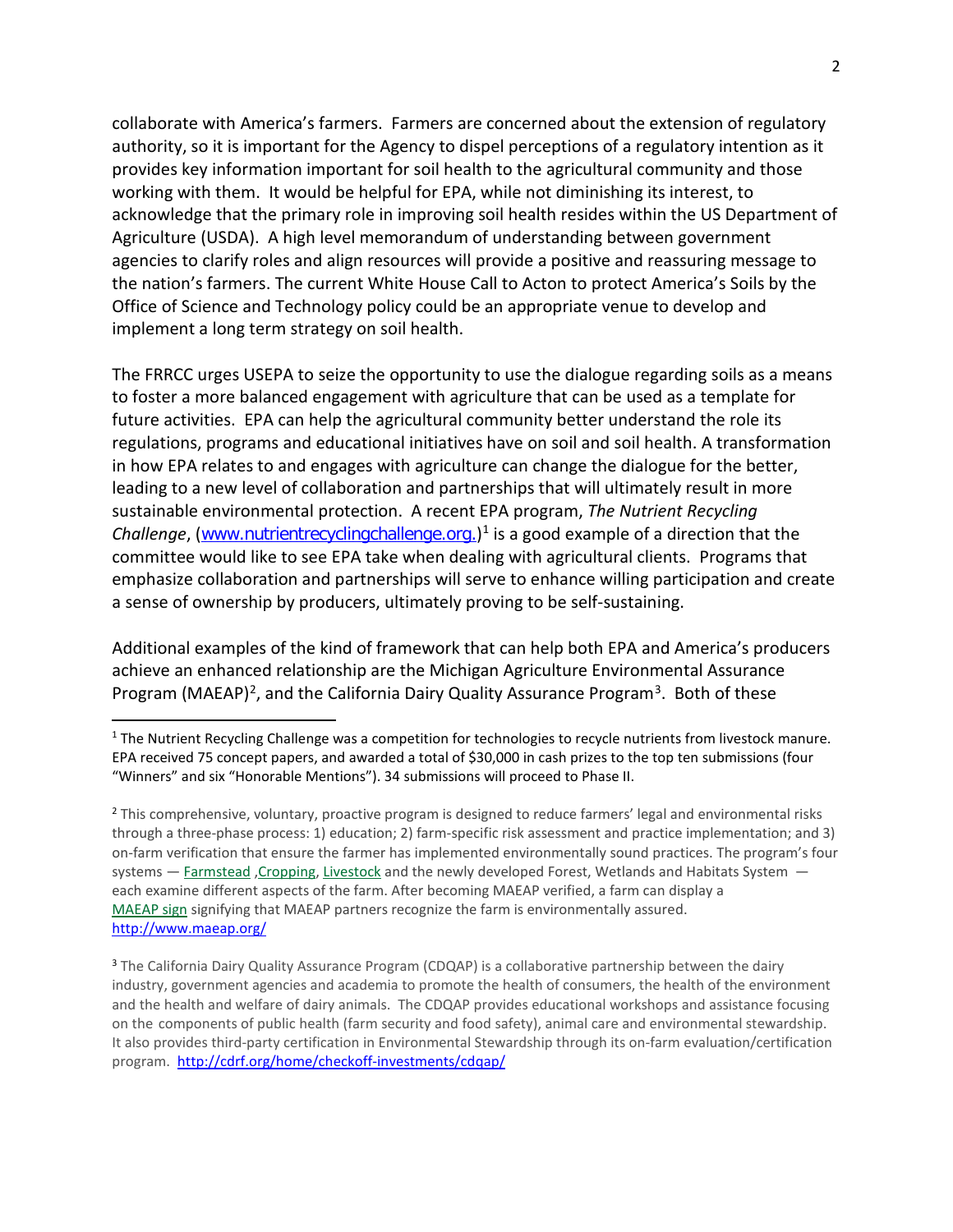programs should include full involvement and interaction by EPA's Regional offices and can also serve as model for future EPA activities. In fact, Region 9 provided startup funding to develop the initial CDQAP.

Successful engagement between the Agency and agriculture on soil health should include the recognition of on-going activities, local conditions, economic considerations and the need for more research.

Soil health and vigor are very much on the minds of America's farmers. More and more farmers are implementing management practices to keep soils covered and support their health. Nationwide, farmers are employing organic matter retention, cover crops, diversified rotations, erosion control and other measures to enhance soils. The farm equipment industry is also responding, with new and improved models of equipment. In short, agriculturists care about their soils, and are acting within their economic boundaries and production certainty to protect soils. EPA should recognize producers for pro-active and ongoing actions.

All agriculture is local and America's farmers and ranchers must respond to unique local conditions. Equally, the most effective and successful partnerships are also local. Partnership activities by EPA need to recognize and address local conditions and factor in any significant or unique barriers to adoption. An overall umbrella of support from EPA at the national level will help set the necessary cooperative tone for the Regional offices.

Every discussion of soil health must also address economic considerations. While the benefits of conservation farming are well researched from a physical standpoint, there are real costs associated with instituting changes<sup>[4](#page-2-0)</sup>. Additionally, scientific research quantifying social and environmental benefits is inadequate. Economic considerations, especially cost/benefit relationships, also need additional focus. (The EPA guidelines for economic analyses published in 2010 and amended recently mentions the word soil or

*EPA should not should not how regulate how soil health is soil healthis managedmanaged*• • • • • •

Nevertheless, it should promote soil health. This action can bothand advance its mission and help transform the nt Agency's engagement with agriculture, the Moving forward, thethe Agency must recruit the promote soil health.<br>This action can both<br>This <mark>action can both</mark>a

near universal farmers, participation of farmers, ranchers and producers in the sustained tial delivery of essentialces. environmental services.

Only through a new paradigm of can it hope collaboration and vater, partnership can it hope to achieve clean water, clean air and resilience to climate changedeliver without imperiling an industry that can deliver those services while feeding our country and much of the world

sediment in just a few places and we suggest that additional guidance to develop a benefits analyses on soil health is important). Many studies have been done on-farm and on site-

<span id="page-2-0"></span> <sup>4</sup> See recent EPA register notice (June 2016) on vegetative buffer strips stating the economic impact of developing portions of farm land for in field buffer strips and not growing wheat or apples on that portion of the land can range from \$32 to \$2650 per acre and the costs of establishing buffer strips ranging from \$160 to \$750 per acre dependent on the amount of soil preparation and type of crop to be planted. There are also costs of moving and weed control applications to maintain which can range from \$40 to \$240/A.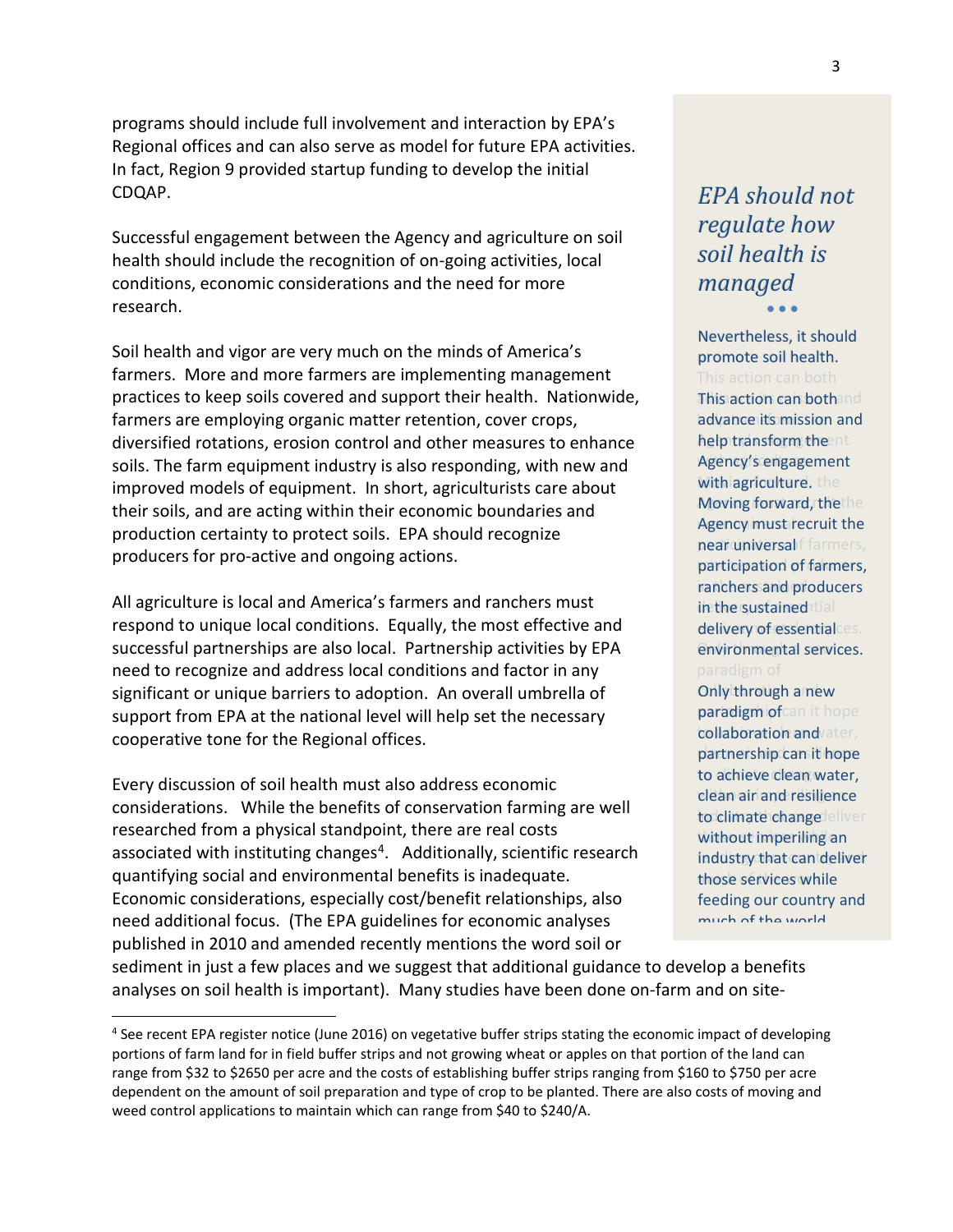specific areas to improve the technical and physical parameters of soil health and to correlate soil improvements to yield, moisture, erosion and related factors but fewer analyses have been completed to assess the economic benefits to the farm's bottom line. It has proven difficult to capture off-farm social benefits in ways that are scientifically replicable. EPA, then, may want to consider providing research support to help address the economics of soil health. Until the benefits of soil health have been accurately monetized, even willing early adopters will be challenged to engage. Farmers will certainly continue to respond to non-economic motivations but economic factors remain the real driver for widespread adoption.

In summary, the context within which the FRRCC provides recommendations is fourfold:

- (1) EPA's engagement as a supporting partner in soil health is appropriate and the framework should be incentive-driven and non-regulatory
- (2) America's farmers care about their soils
- (3) Local considerations will govern practices
- (4) Economics can be a barrier

In order to constructively engage with agriculture on soil health, EPA should expand its efforts in several areas. It should foster an awareness of the impact that EPA regulations and programs have on soils and soil health. It should partner with USDA, the States, County and University extension and the agricultural community to support the expanded adoption of soil health practices in agriculture. And it should improve its outreach and engagement to agriculture.

### **Supporting Soil Health**

Soil health is defined as "the continued capacity of the soil to function as a vital living ecosystem that sustains plants, animals and humans." Soil is a living, dynamic system that acts as a mediator between agriculture and the environment. Improved soils enhance nutrient cycling, increase water infiltration and availability, filter and buffer pollutants, provide physical stability and support and provide habitat for biodiversity. In 1993, the National Academy of Sciences published a 542 page report, *Soil and Water Quality: An Agenda for Agriculture*, that showed how soils and water quality are inherently linked. The report concludes that "Protecting soil quality, like protecting air and water quality, should be a fundamental goal of national environmental policy."

As farmers start to experience more droughts or intense rains, their interest in improving soils to make their farming systems more productive and resilient is growing. Most farmers can increase their soil organic matter in three to 10 years by keeping their soil covered, not disturbing it, incorporating as many different species of plants and animals as practical and keeping living roots in the soil as long as possible. Recommended practices include conservation crop rotation, cover crops, tillage management (reduced till or no-till), enhanced nutrient management, mulching and integrated pest management. For many farmers, the moldboard plow that first broke the prairie sod has been relegated to yard art status. But elevating soil health as a key goal for all farming and ranching operations will take a coordinated and consistent approach from federal and state agencies.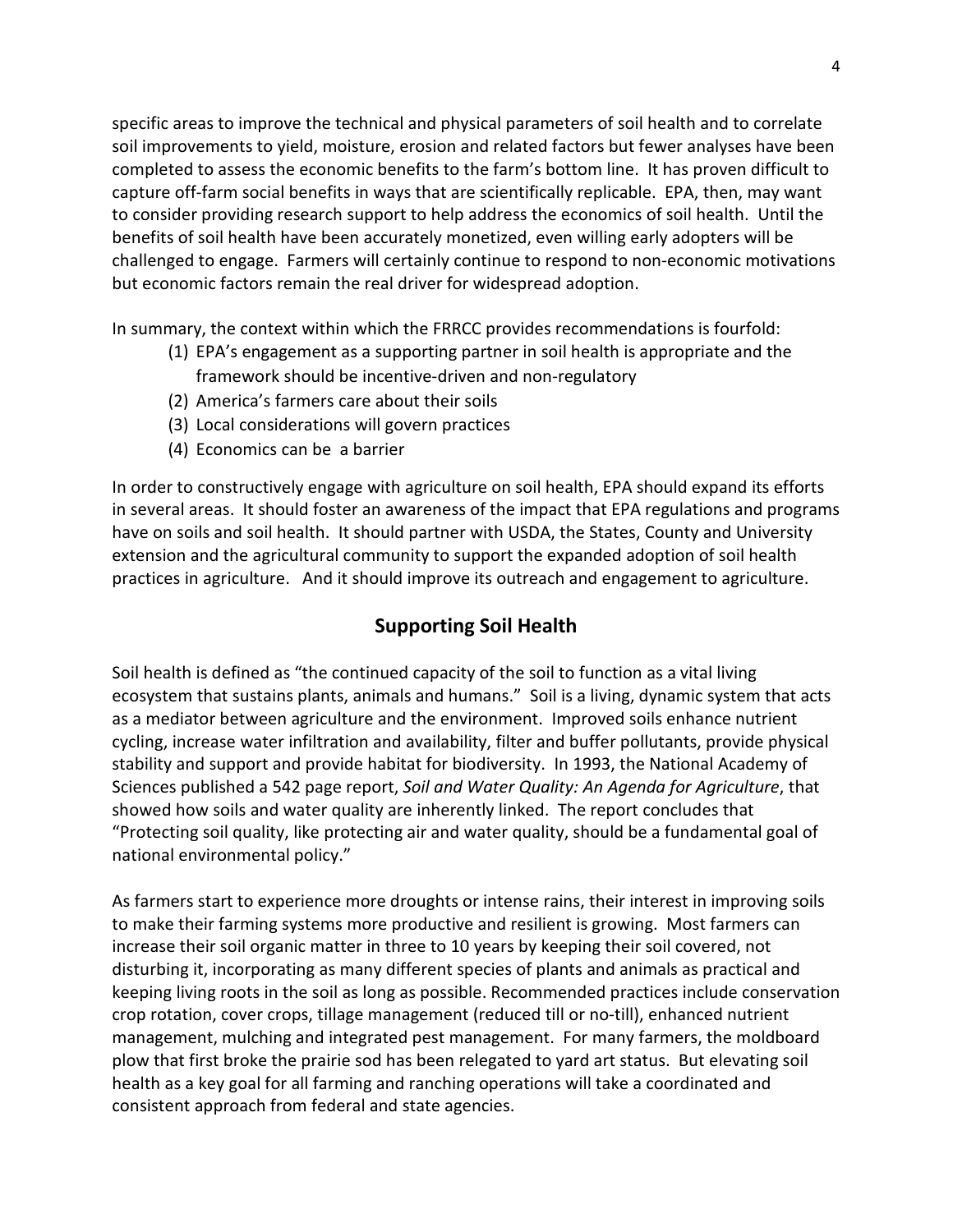### *Recommendations*

The Administrator plays a pivotal leadership role in influencing how people within the Agency value and apply these recommendations. They are offered as concrete steps that EPA can incorporate into its operations and programs to advance its basic mission . . . "protect human health and the environment -- air, water, and land".

### **Goal**

The Committee suggests that EPA should engage with the agricultural community to voluntarily build and maintain Soil Health in productive and economically sustainable ways by pursuing the following strategies.

*1. Defer to, support and seek the help of others whose primary missions are directly tied to Agriculture and advancing Soil Health.*

### Activities

- Proactively engage USDA to identify opportunities where EPA could fill gaps with its resources and align its regulatory authorities where possible to remove barriers and facilitate the voluntary adoption of soil health building practices.
- Reach out to engage the broader agricultural community (e.g., Producers, Ag Industries, Land Grant Universities, Community Colleges and Conservation Districts) already involved in advancing Soil Health to identify opportunities to collaboratively support their initiatives.
- *2. Develop a coordinated and consistent EPA approach to Soil Health outreach and engagement that helps to support awareness, increase knowledge, and facilitate education across the Regions.*

### Activities

- Increase institutional awareness of Soil Health within existing programs.
- Communicate the benefits of Soil Health practices internally and externally.
- Conduct an analysis of potential regulatory benefits and barriers in existing USEPA programs and strive to reduce any adverse impacts on Soil Health efforts.
- Apply the Agency's convening capabilities to gather stakeholders around the topic of Soil Health.
- Establish cross-program teams to seek out opportunities to integrate advancement of Soil Health into other EPA programs.
- Determine and seek additional resources needed for EPA to effectively engage with other key contacts and collaborators with the Agricultural community in improving Soil Health.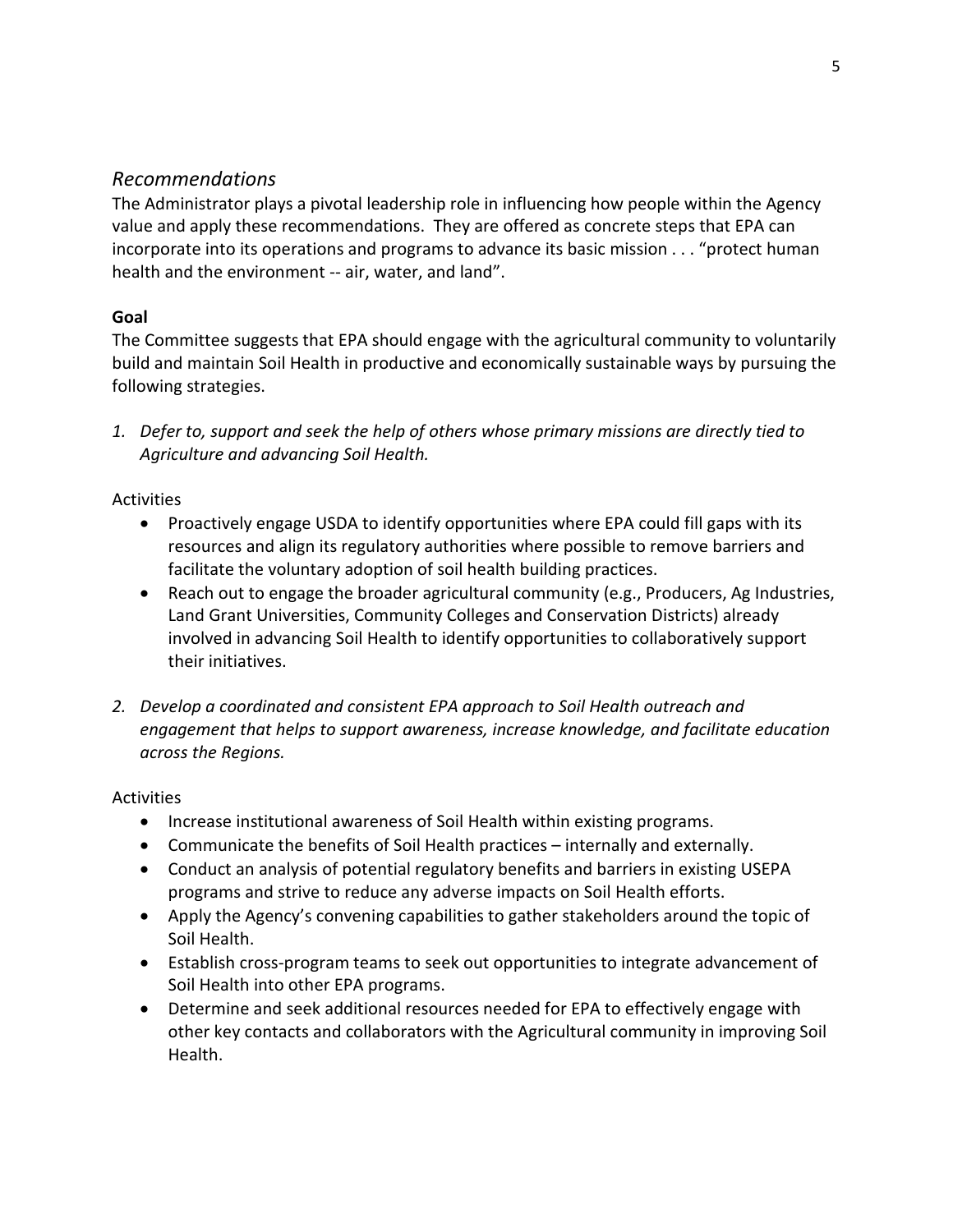*3. Support and provide funding for research into tools and models for farmers to use to measure benefits gained from Soil Health practice implementation*.

### **Activities**

- Continue to utilize novel ways to inspire creativity in development of new solutions (e.g., expand the existing the Nutrient Recycling Challenge).
- Develop a simplified methodology to quantify soil carbon improvement for the purpose of documenting carbon credits.
- Support practices and technologies that benefit soil health by more effectively managing resistant weeds and invasive pests.
- *4. Exercise its influence in other venues where regulatory authority is clear to incentivize the adoption of Soil Health practices.*

Activities

- Allow the use of "in lieu" fees or penalties that have been assessed to support Soil Health programs within watersheds or other areas targeted for improvement.
- Allow for Soil Health considerations in regulatory settlement agreements.
- Establish Soil Health as a framework within which 319 funds can be applied.
- Encourage states to incorporate Soil Health into State Nutrient Reduction Strategies as a key target to accomplish water quality goals.
- Elevate and prioritize review of new pesticide active ingredient and other technologies, and expanded uses for products under registration review for promising tools to help farmers control resistant weeds and invasive pests while protecting soil health.
- Recognize but do not mandate Soil Health practices as beneficial options in priority watersheds (e.g., when developing TMDLs and non-attainment plans).
- Encourage state and local agencies (e.g., public utilities) to contract with farmers, when appropriate, for the implementation of Soil Health practices as acceptable alternatives to the construction of brick and mortar projects.
- Quantify and incorporate the value of Soil Health for carbon sequestration into the Agency's climate change response including the development of market pathways for purchase and sale of carbon credits.
- *5. EPA should review its regulations and programs and summarize key areas that impact soil health and include information on benefits and potential barriers to protecting soil health to incorporate into education opportunities and incorporate into Education and Outreach activities.* EPA should include soils and soil health as part of its prioritization process for the development of its next strategic plan. EPA should prioritize research and methodologies that will increase an understanding of soils and soil health such as updating scientific modeling and technologies to include the best available data and technology advances - Examples include improving modeling of below ground soil pests, developing refinements of models to take into account bi-phasic degradation of chemicals in soils, refining science modeling to include water flow/sediment binding as well as refining assessments on best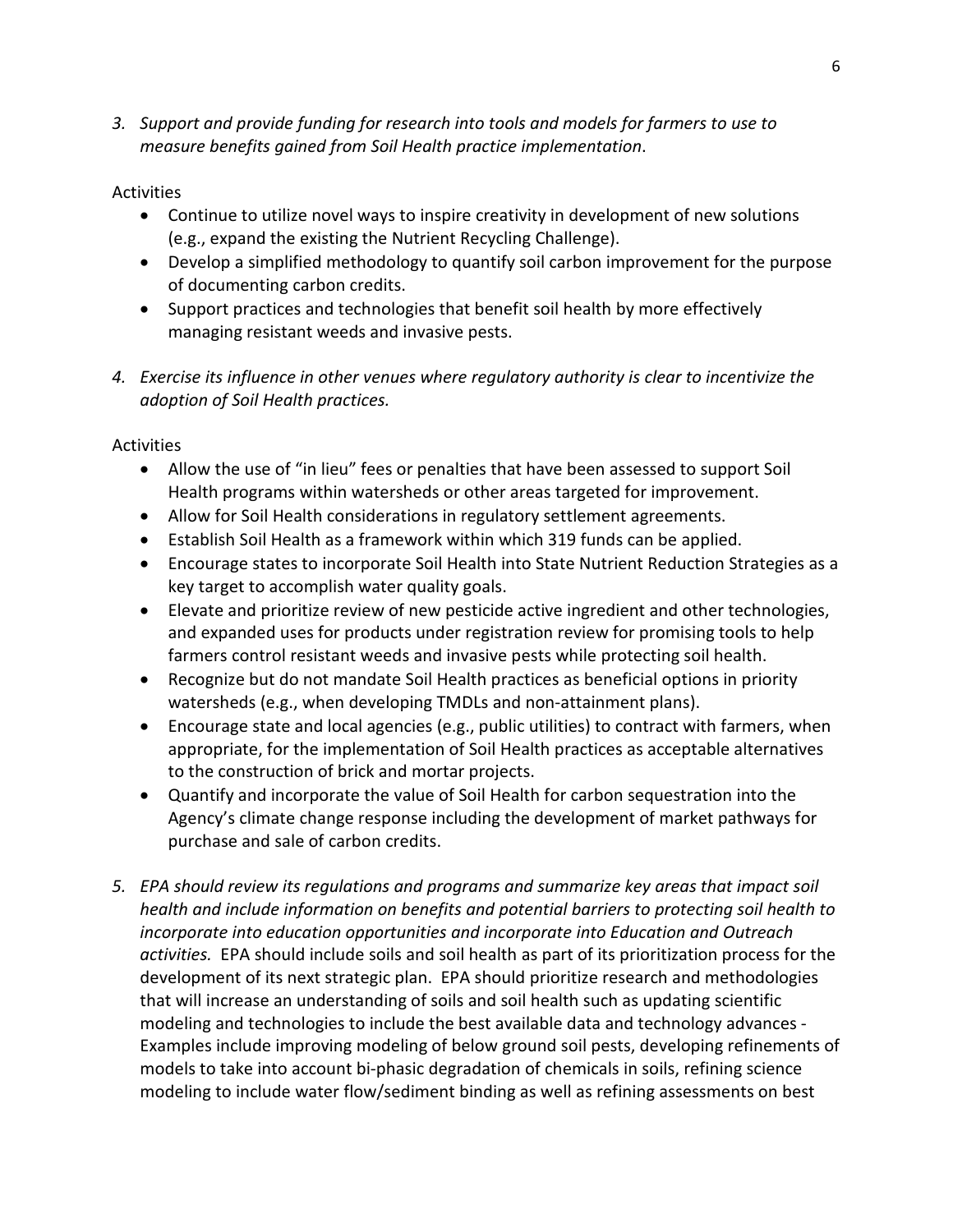management practices to reduce the impact of sediment on the designated use of a water body, and analyze regulations involving soil that could support USDA APHIS efforts in prevention, rapid response mitigation and elimination of invasive pests.

# **Outreach and Communication**

The FRRCC has worked on several issues over the years at the request of the Administrator. Many of the selected topics are technical in nature. The committee has tried to address all of these issues and has committed considerable time and effort to provide meaningful information and recommendations to the Administrator. Whether assigned or not, one topic keeps reoccurring in each of the FRRCC meetings and reports: the need for improved outreach and communication between EPA and the agriculture community. The members of the committee consistently have expressed concern that a wide communication gap exists between the agriculture community and EPA. Although soil health is the assigned issue for the FRRCC this time, we cannot address that issue without again reminding the Administrator that outreach and communication is the issue that transcends all of the others that the FRRCC has considered.

## *Background – Concerns of the FRRCC*

The Ag community believes it is critical for EPA to engage the agricultural sector through information provided to USDA, extension, Universities or others in the agricultural community or at times directly to growers to:

- Mutually build trust between EPA and the key grower contacts and collaborators;
- Understand what is important to producers and better understand the barriers, motivations and needs of producers in order for them to be both profitable and contribute to environmental goals;
- Be more aware of impacts of environmental regulations on the agricultural community;
- Receive input from the agricultural community at the 'grass-roots' level to understand their issues/challenges and to provide input to collaboratively identify solutions;
- Understand information farmers/producers have identified on potential negative impacts that ag activities may have on future yields and the ability to adapt to more severe weather events, emphasizing a positive relationship between sustainability and profitability.

Accordingly, the FRRCC has included questions and recommendations over the past several years related to improving outreach and engagement between EPA and the agricultural community. If these recommendations were able to be fully addressed, the FRCC feels strongly that relationships between the agriculture community and EPA could be significantly improved and strengthened.

In 2009 (document attached as Attachment 1) and again in 2011 (document attached as Attachment 2) the FRRCC posed numerous questions in its documents that were delivered to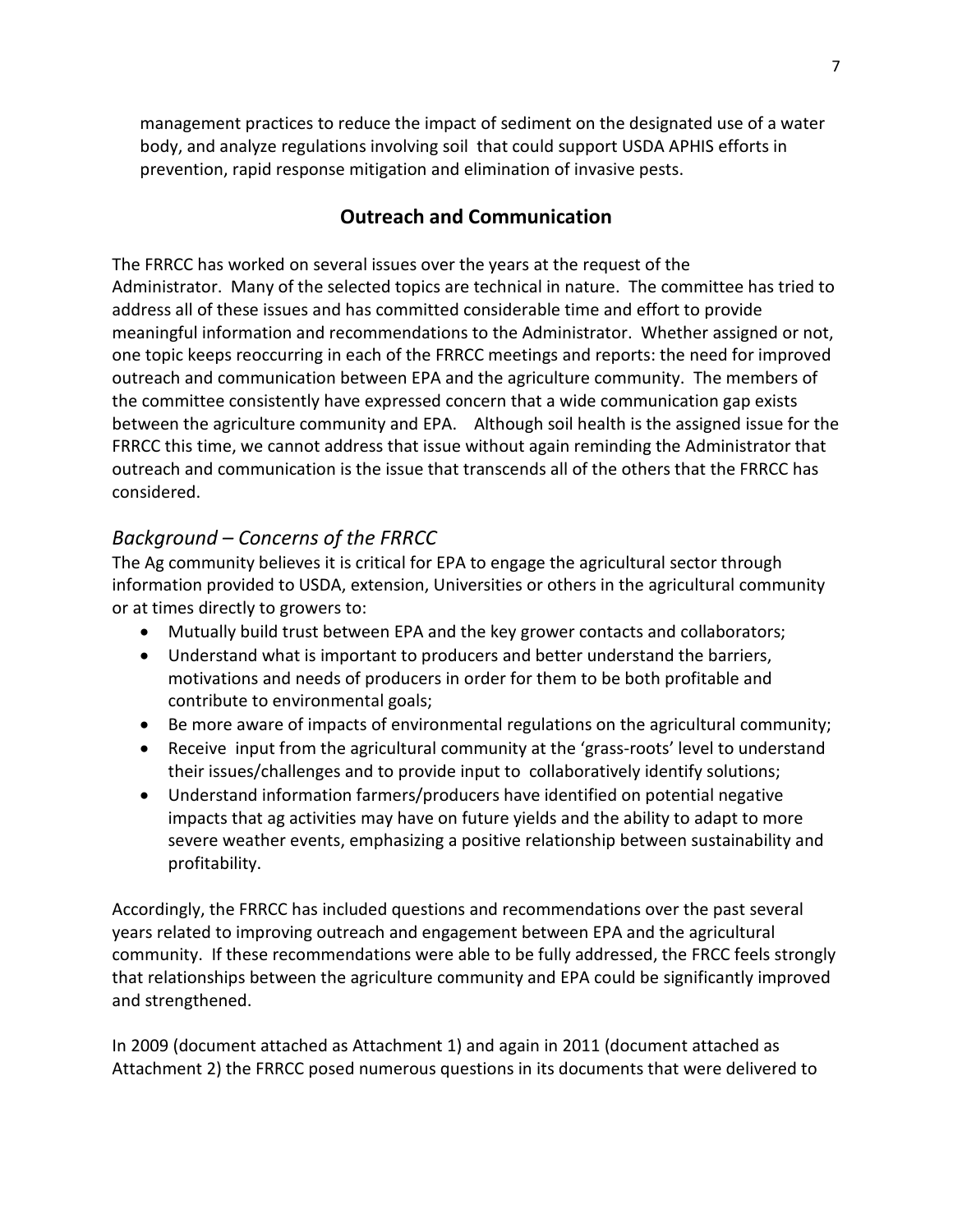the Administrator. The attached table (Attachment 3) breaks these recommendations into several categories:

- More effective two-way communication
- Leveraging partnerships with agricultural entities for a variety of purposes:
	- o Better regulatory coordination, compliance, and understanding of impacts to the agricultural sector
	- o Incentivizing and recognizing superior environmental management or innovative agricultural conservation
	- o Scientific research on management practices to economically achieve environmental protection
- Strategically leveraging resources:
	- o Leveraging external resources and EPA program resources
	- o Ensuring adequate EPA staff and resources to address agricultural challenges

### *More Effective Two-Way Communication*

The FRRCC has emphasized the importance of having trusted local individuals with the technical and social skills to effectively communicate, educate, perform, and persuade, and who are available for the "long-haul" in sufficient numbers to reach key stakeholders.

The FRRCC has suggested more effective two way communication. Specifically, FRRCC recommends stronger EPA regional agricultural presence – not for regulatory purposes but as information gatherers and disseminators providing more information to the agricultural community about environmental policies, trainings, assisting in catalyzing technology transfer, and sharing ag/environmental updates. FRRCC also recommends making information and technology more visible and accessible to producers.

### *Leverage Partnerships with Agricultural Entities*

The FRRCC believes more partnerships with agricultural entities are needed for better coordination of and education on regulations related to agriculture; for more effective, broad dissemination of information on and recognition of best management practices and land stewardship/conservation; and to develop more effective technology transfer programs. As a result, the FRRCC recommended that EPA strengthen traditional partnerships and expand into non-traditional relationships to leverage EPA resources more strategically.

### *Strategically Leverage Resources*

Adequate resources (staffing, agricultural expertise, informational materials, money, facilities, and time) are needed to develop and implement targeted technical, educational, and financial assistance programs at every scale (national, regional, state, tribe, local and farm) to effect and sustain positive change.

Additionally, recognizing EPA's resources are limited, strategic investments are needed in actions that yield the highest returns. Leveraging resources of other federal agencies is one approach to improve effectiveness and reach of currently available resources for the development and delivery of critical best management practices.